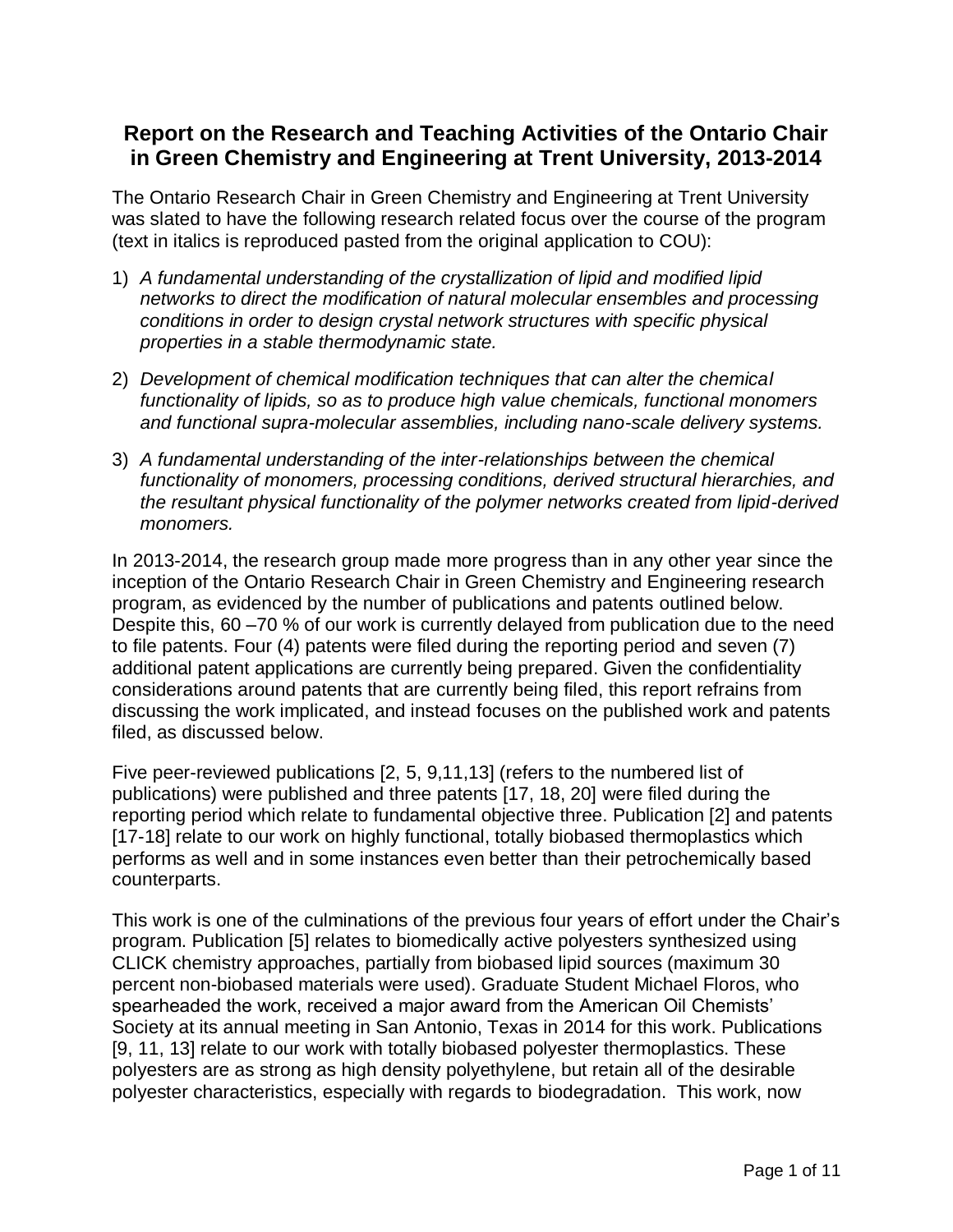published, was patented during the last reporting period. Patent [20] seeks intellectual property protection for work that establishes protocols, structure and functionality of a new green polyol and its related polyurethanes, which are produced from the byproducts of the metathesis of palm oil to produce green hexane. The work was held back from publication this year due to the need to apply for patent protection. The polyol allows us to prepare industry-leading polyurethane foams in terms of performance and costs. This work is under active commercialization efforts currently by our main industrial partner, Elevance Renewable Sciences Inc.

Four peer-reviewed publications [3, 8, 10, 15] were published and one patent [19] filed for work done under fundamental objective one. Publications [3, 10 and 15] relate to our on-going work focused on the design of edible lipid systems with zero trans fats and lowered saturated fats. Significant progress was made this year in the understanding of how structured isomers of triacylglycerides interact as a function of symmetry, chain length mismatch and unsaturation, and the extent to which structure of such mixtures can be templated by the use of processing conditions, so as to deliver a range of desirable functionalities. Publication [8] and patent [19] relate to our work focused on the synthesis of totally biobased waxes from vegetable oils which perform as well as or in some instances better, than waxes made from petrochemical sources.

Four peer-reviewed publications [4, 6, 7, 12] were published for work done under fundamental objective two. Publications [4, 7] relate to ongoing work, already patented during the last reporting period, which establishes the structure and function relationships between a series of linear and branched monoesters and their lubricating properties, such as low temperature fluidity, viscosity – temperature profiles, thermal degradation and chemical stability. The work joins a body of work already published which examines symmetry, chain length mismatch, unsaturation, degree, position and type of branching on the physical properties of lubricating compounds. Superior lubricants with industry-leading low temperature fluidity properties were designed from this work and are under commercialization considerations. Publication [6] details the synthesis of a series of entirely biobased esters with very high enthalpies of crystallization and controllable melt temperatures, suitable for utilization as phase change materials, especially in food applications. Publication [12] details the synthesis of a range of novel diols, diacids and diisocyanates from lipid based materials, useful for application in a range of polymers, lubricants and other high value chemicals.

Publications [1, 14, 16] relate to fundamental objective three, and were published in conjunction with our Brazilian [1] and Indian [14, 16] collaborators. Publication [1] is a review of the potential of using cashew nut shell liquid as a potential replacement for phenolic resins. Publications [14 and 16] are focused on the production of nanocomposite biobased materials.

The research deliverables of the Chair's program as detailed in the original research program have all been met and significantly exceeded. There are no areas of the proposed research program that have not been addressed by the team, and in several instances these areas have resulted in the filing of very valuable intellectual property.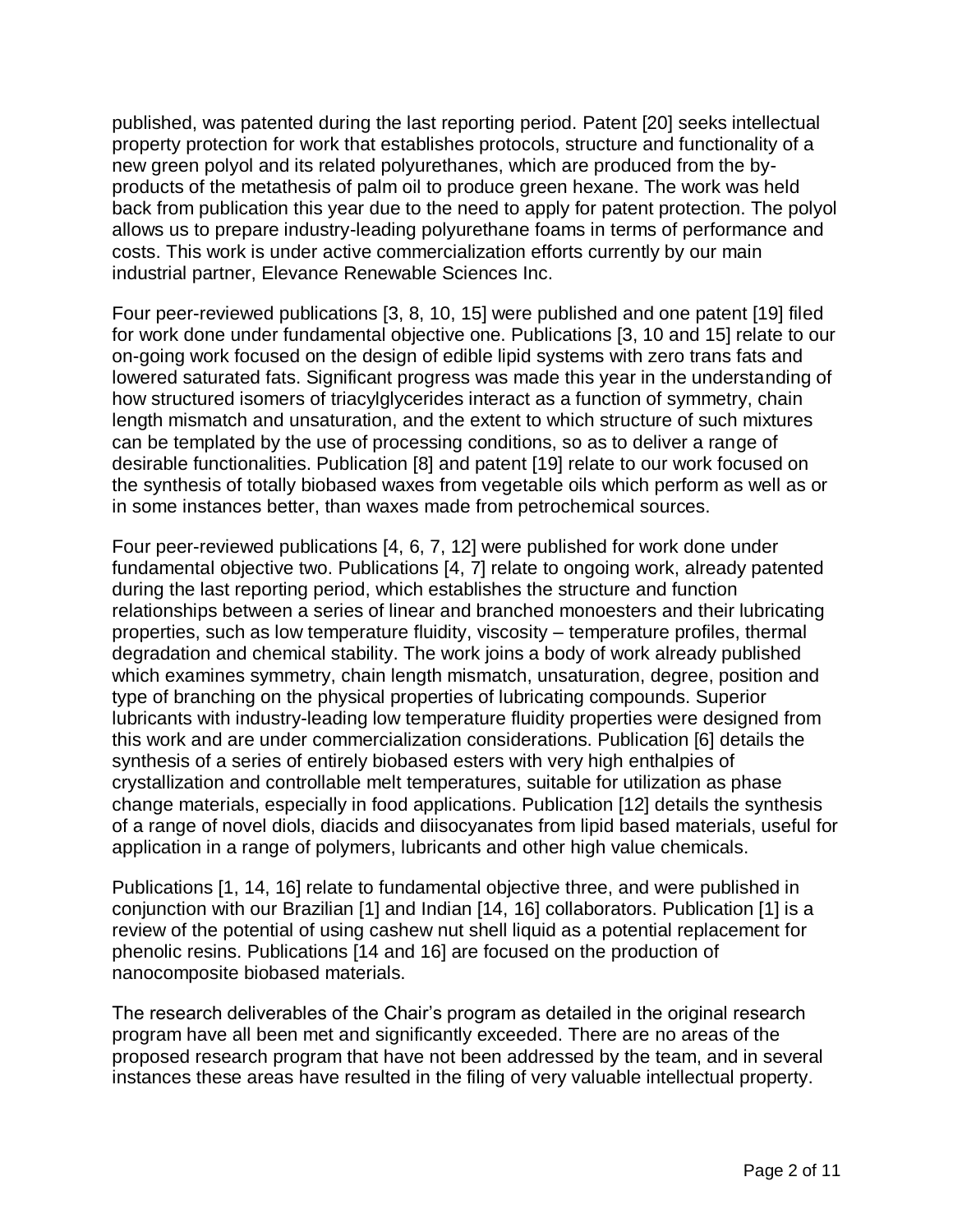Furthermore, at least two of the areas of endeavor and in which the team has developed IP are being actively pursued as commercial endeavors.

### **Manuscripts published in 2013-2014:**

- 1. Telascrêa, M., A.L. Leão, M.Z. Ferreira, H.F.F. Pupo, B.M. Cherian and **S. S. Narine**, (2014), *Use of a Cashew Nut Shell Liquid Resin as a Potential Replacement for Phenolic Resins in the Preparation of Panels – A Review,* Molecular Crystals and Liquid Crystals, 604(1): 222-232.
- 2. Li, S., J. Jose, L. Bouzidi, A.L. Leão and **S.S. Narine**, (2014), *Maximizing the Utility of Bio-based Di-isocyante and Chain extenders in Crystalline Segmented Thermoplastic Polyester Urethanes: Effect of Polymerization Protocol,* Polymer, 55: 6764-6775.
- 3. Baker, M., L. Bouzidi, N. Garti and **S.S. Narine**, (2014), *Multi-Length-Scale Elucidation of Kinetic and Symmetry Effects on the behavior of Stearic and Oleic TAG. II. OSO and SOO*, Journal of the American Oil Chemists' Society, 91(4): 1685-1694.
- 4. Bouzidi, L., S. Li and **S.S. Narine**, (2014), *Lubricating and Waxy Esters. VI. Effect of Symmetry about Ester on Crystallization of Linear Monoester Isomers*, Symmetry, 6(3): 655-676.
- 5. Floros, M.C., A.L. Leão and **S.S. Narine**, (2014), *Vegetable Oil Derived Solvent, and Catalyst Free "Click Chemistry" Thermoplastic Polytriazoles.* BioMed Research International, 2014:792901-14.
- 6. Floros, M.C. and **S.S. Narine**, (2014), *Saturated Linear Diesters from Stearic Acid as renewable Phase change Materials,* Materials Letters, 2014: 252-255.
- 7. Li, S. & L. Bouzidi and **S.S. Narine**, (2014), *Lubricating and Waxy Esters, V. Synthesis, Crystallization, and Melt and Flow Behaviours of Branched Monoesters Incorporating 9-Decenoic Acid*, Industrial and Engineering Chemistry Research, 53(31): 12339-12354.
- 8. Li, S. & L. Bouzidi and **S.S. Narine**, (2014), *Synthesis, Crystallization and Melting Behavior of Metathesis-Like Triacylglycerol Oligomers: Effects of Saturation, Isomerism and Size*. Industrial and Engineering Chemistry Research. 53(38): 14579-14591.
- 9. Jose, J., G. Pourfallah, D. Merkley, S. Li, L. Bouzidi, A.L. Leão and **S.S. Narine**, (2014), *Thermoplastic polyesters and co-polyesters derived from vegetable oil: synthesis and optimization of melt polycondensation for medium and long chain poly(w-hydroxyfatty acids) and their ester derivatives*, Polymer Chemistry, 5(9): 3203-3213.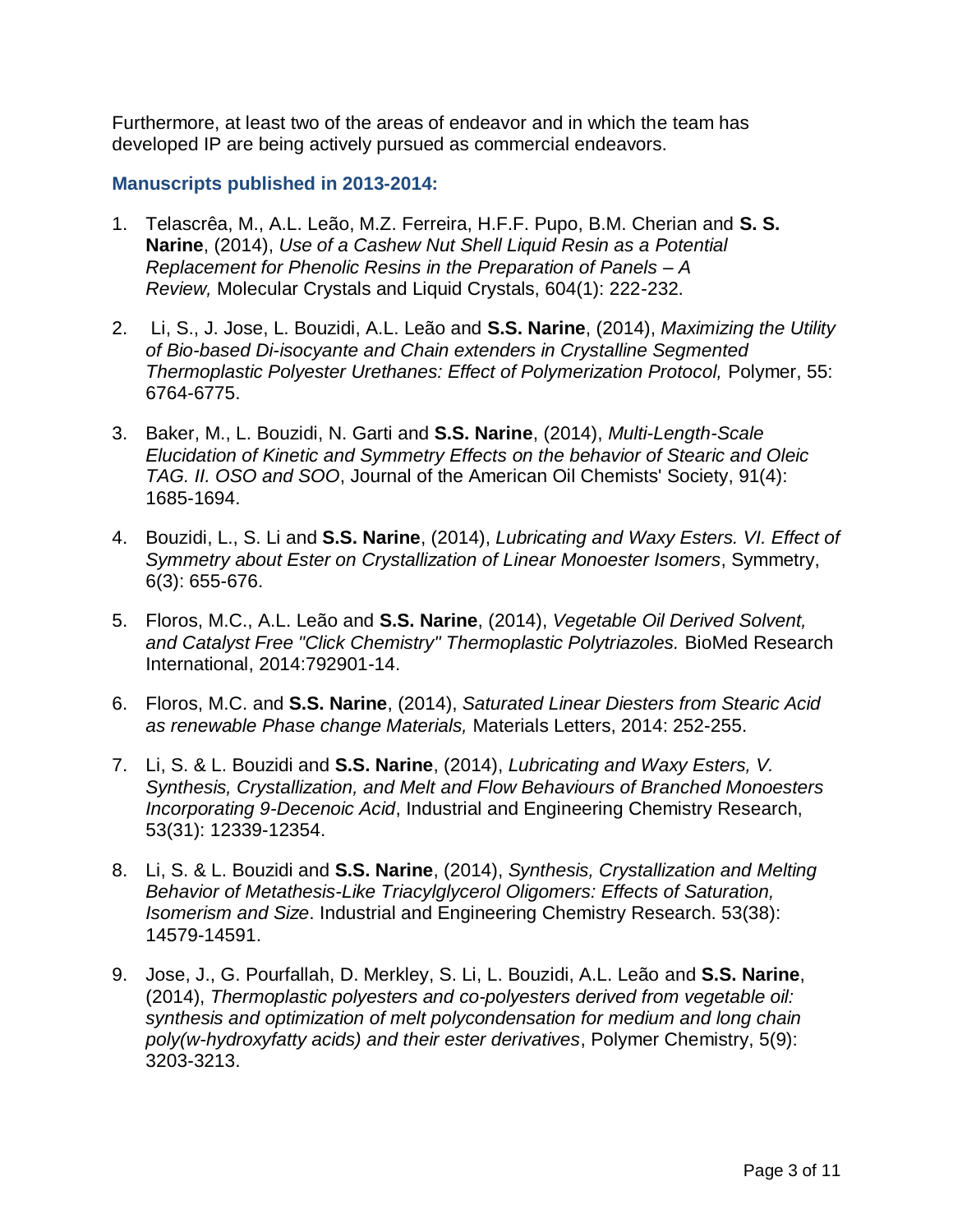- 10. Baker, M., L. Bouzidi, N. Garti and **S.S. Narine**, (2014), *Multi-Length-Scale Elucidation of Kinetic and Symmetry Effects on the behavior of Stearic and Oleic TAG: I. SOS and SSO*, Journal of the American Oil Chemists' Society, 91(4): 559- 570.
- 11. Jose, J., S. Li, L. Bouzidi, A.L. Leão and **S.S. Narine**, (2014), *Mechanical and thermal properties of thermoplastic random co-polyesters made from lipid derived medium and long chain poly(w-hydroxyfatty acids*, Journal of Applied Polymer Science, 131(13): 40492(1-8).
- 12. Raghunanan, L., J. Yue and **S.S. Narine**, (2014), *Synthesis and Characterization of Novel Diol, Diacid and Di-isocyanate from Oleic Acid*, Journal of American Oil Chemists' Society, 91(2): 349-365.
- 13. Jose, J., G. Pourfallah, A.L. Leão and **S.S. Narine**, (2014), *Influence of monomeric and polymeric structure on physical properties of thermoplastic polyesters derived from hydroxyfatty acids*, Polymer International, 63(11): 1902-1911.
- 14. Abraham, E., B. Deepa, L.A. Pothen, M. John, R. Anandjiwala, S. Thomas and **S.S. Narine**, (2013), *Physicomechanical Properties of Nanocomposites Based on Cellulose Nanofibre and Natural Rubber Latex*, Cellulose, 20(1): 417-424.
- 15. Bouzidi, L., T.S. Omonov, N. Garti and **S.S. Narine**, (2013) *Relationships between molecular structure and kinetic and thermodynamic controls in lipid systems. Part I: Propensity for oil loss of saturated triacylglycerols*, Food & Function, 4(1): 130-143.
- 16. Abraham, E., B. Deepa, L.A. Pothen, J. Cintil, S. Thomas, M.J. John, R. Anandjiwala and **S.S. Narine**, (2013), *Environmental Friendly Method for the Extraction of Coir Fibre and Isolation of Nanofibre*, Carbohydrate Polymers, 92(2): 1477-1483.

# **Patents Filed in 2013-2014:**

- 17. U.S. Provisional Patent Application #62051740, (filed 2014), "*Synthesis and Molecular Weight Control of Lipid Derived Aliphatic Polyester Diols*," **S.S. Narine**, S. Li, J. Jose, S. Shetranjiwalla and L. Bouzidi.
- 18. U.S. Provisional Patent Application #62051821, (filed 2014), "*Bio-based Diisocyanate and Chain Extenders in Crystalline Segmented Thermoplastic Polyester Urethanes*," **S.S. Narine**, S. Li, J. Jose and L. Bouzidi.
- 19. U.S. Provisional Patent Application # 61/989722, (filed 2014), "*Triacylglycerol Oligomers*," **S.S Narine**, S. Li and L. Bouzidi
- 20. U.S. Provisional Patent Application #61971475, (filed 2013), "*Metathesized Triacylglycerol Polyols For Use In Polyurethane Applications And Their Related Physical Properties*," **S.S. Narine**, P. Pillai, S. Li, L. Bouzidi and A. Mahdevari.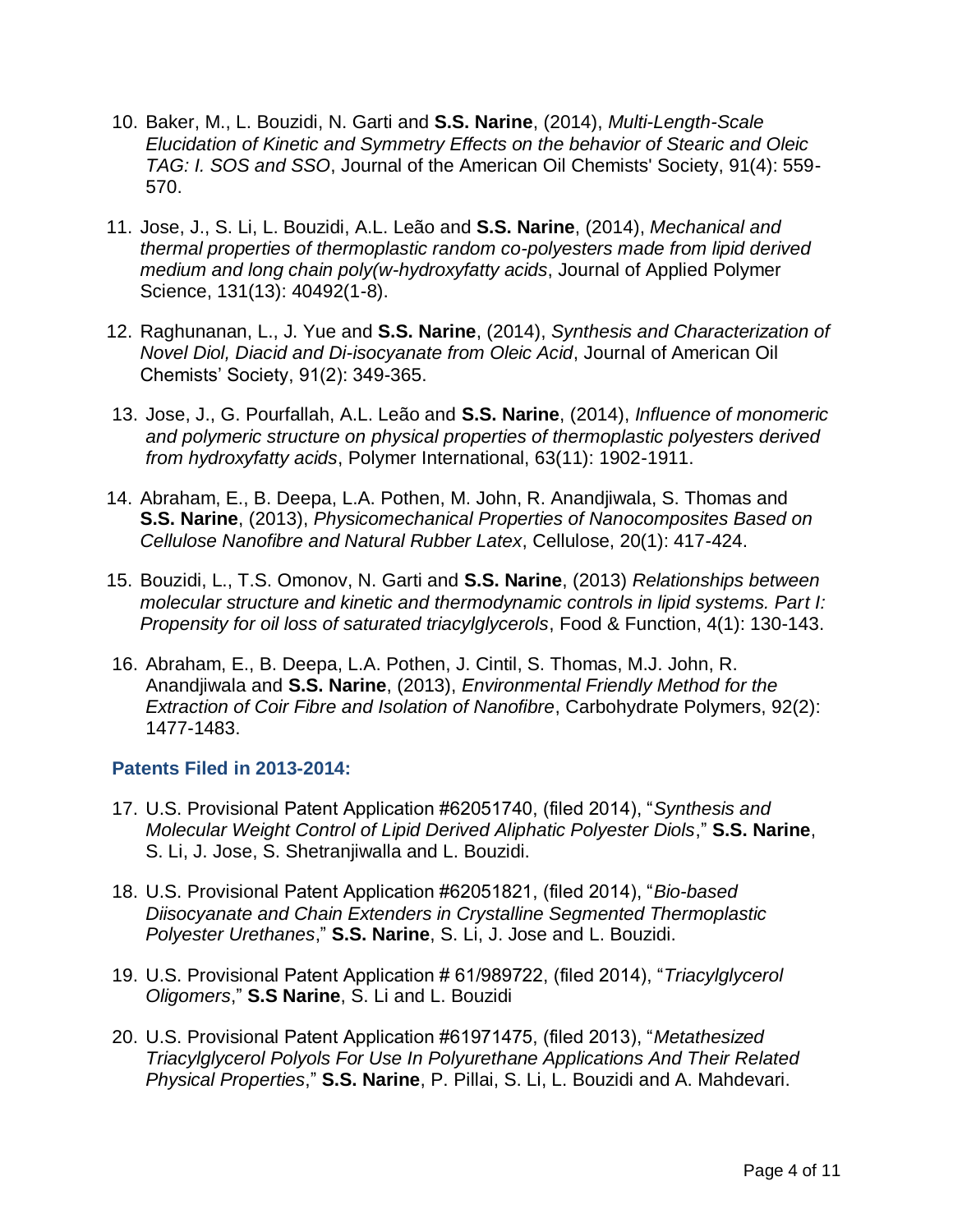# **Conferences attended:**

- 1. **Suresh S. Narine,** Structure and Function of Lipid based molecules symmetry as a source of functional differences, November 7, 2014, University of Strasbourg, Strasbourg, France, Talk Delivered by Suresh Narine. Invited Talk.
- 2. **Suresh S. Narine**, *The Lipid Biorefinery: Lubricants, Waxes, Fine Chemicals, Polymers and Mor*e, November 5, 2014, University of Leuven, Kortrijk, Belgium, *Talk Delivered by Suresh Narine.* **Invited Talk.**
- 3. **Suresh S. Narine**, *Potential of Natural Resources in the Guyana Contex*t, August 8, 2014, Institute of Chartered Accounts of Guyana (ICAG) Annual Conference 2014, Georgetown, Guyana. *Talk Delivered by Suresh Narine.* **Invited Talk. Keynote Address.**
- 4. **Suresh S. Narine**, *Natural Resources, Economic Growth and Sustainability: Mutually Exclusive?*, June 24, 2014, ICAC 32nd Caribbean Conference of Accountants, Paramaribo, Suriname. *Talk Delivered by Suresh Narine.* **Invited Talk. Keynote Address.**
- 5. L.C. Raghunanan, S. Li, Laziz Bouzidi and **Suresh S. Narine**, *Influence of Structure on the Physical Properties of linear aliphatic biobased esters*, May 4-7, 2014, 105th AOCS Annual Meeting and Expo, San Antonio, United States. *Talk Delivered by Latchmi Raghunanan.*
- 6. Michael Tessier, Mark Baker, Laziz Bouzidi and **Suresh S. Narine**, *Using Monte Carlo Analyses to Model Thermal Data from Lipid Crystallization Studies*, May 6-7, 2014, 24th Canadian Thermal Analysis Society (CTAS) Annual Workshop and Exhibition, Mississauga, Canada. *Talk Delivered by Michael Tessier.*
- 7. M. J. Tessier, M. Baker, S. Joseph, S. McConnel, L. Bouzidi and **Suresh S. Narine**, *Software Tools for Improved Understanding of Lipid Crystallization*, May 4-7, 2014, 105th Annual Meeting and Expo, San Antonio, United States. *Talk Delivered by Laziz Bouzidi.*
- 8. Michael C Floros and **Suresh S. Narine**, Antimicrobial Properties of a Lipid Derived Thermoplastic Polytriazoleaocs, May 4-7, 2014, 105th AOCS Annual Meeting and Expo, San Antonio, United States. *Talk Delivered by Michael Floros*.
- 9. **Suresh S. Narine**, *The Lipid Biorefinery: Lubricants, Waxes, Fine Chemicals, Polymers and Mor*e, May 4-7, 2014, 105th Annual Meeting and Expo, San Antonio, United States. *Talk Delivered by Suresh Narine*. **Invited Talk.**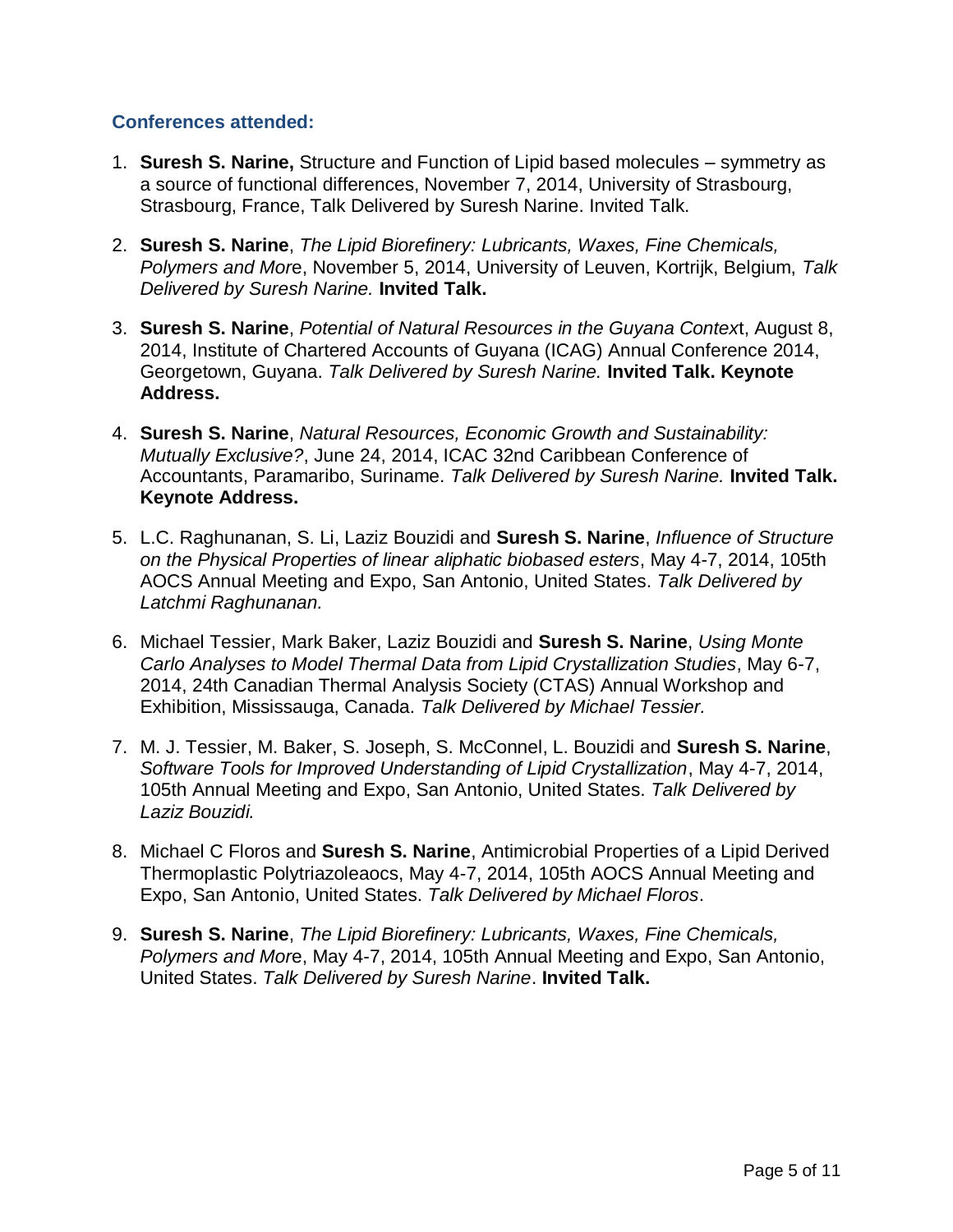### **Number of students supervised in the year:**

| Master's                                                   |  |
|------------------------------------------------------------|--|
| Doctoral                                                   |  |
| <b>Postdoctoral Fellows</b>                                |  |
| Undergraduates who participated in the research<br>program |  |
| <b>Other: Visiting Scholars</b>                            |  |

### **Members of the Research Team:**

### **Principal Investigator**

1. Dr. Suresh Narine, Program Director and Professor

Professor Narine is responsible for the entire program management and for setting and managing research milestones and deliverables, and for liaison with the Research Advisory Committee.

### **Research Associates**

2. Dr. Laziz Bouzidi, Materials Science, Condensed Matter Physics, Surface and Interface Science

Dr. Bouzidi assists Professor Narine in the management of deliverables related to fundamental objective 1 (see section on research above) and associated applied objectives and is also actively engaged in the actual research deliverables and in helping to supervise graduate students.

3. Dr. Shaojun Li, Organic Chemistry, Polymer Science:

Dr. Li assists Professor Narine in the management of deliverables related to fundamental objective 2 (see section on research above) and associated applied objectives and is also actively engaged in the actual research deliverables and in helping to supervise graduate students.

#### **Post-doctoral Fellows**

4. Dr. Jesmy Jose, Physical Properties, Polymers

Dr. Jose is involved with the evaluation of structure and physical properties of polymers prepared under fundamental objective 3 (see section on research above) and associated applied objectives.

5. Dr. Jinhua Zhang, Chemistry, Polymers Dr. Zhang is involved with the synthesis of polymers to be used in the production of an intelligent coating for fertilizers. This is part of a collaboration with Agriculture Canada, University of Alberta, Carleton University and two private sector companies.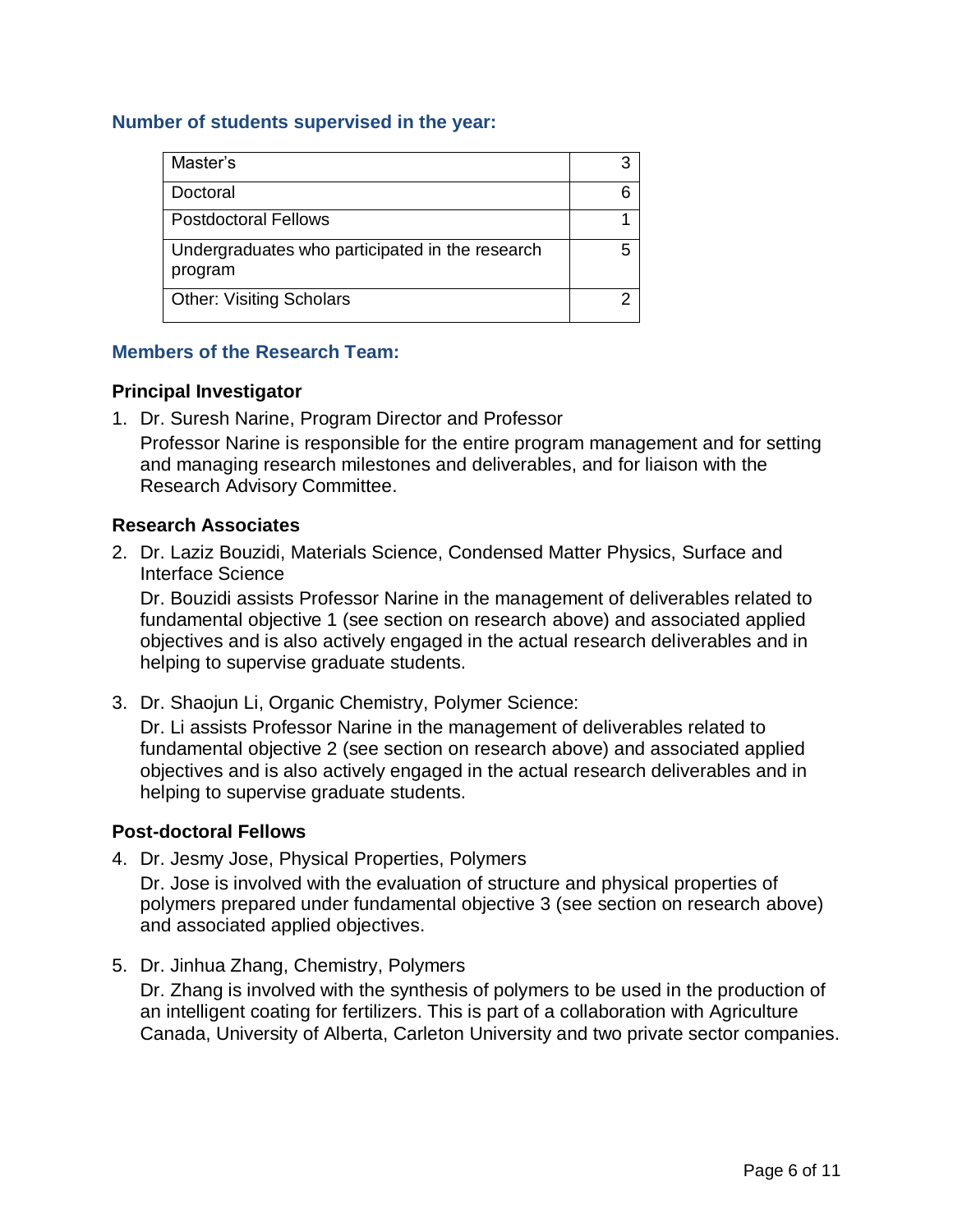# **Research Technician**

6. Peter Andreas

Mr. Andreas is our laboratory manager, and is in charge of safety, calibration, supply management, equipment repair and training for equipment operation. He supports all research activities in our laboratories.

# **Graduate Students:**

There are nine (9) graduate students currently in the research program, either solely supervised or co-supervised by Professor Narine; two students have already graduated from the program during 2013-2014. Students' projects are all related to Biomaterials, but range widely in terms of focus:

### **Graduated 2013 – 2014**

- 1. **Ghazaleh Pourfallah**, MSc. January 2013. *Structure and functionality of green polyesters from lipids.* Supervised by Dr. Narine, Ms. Pourfallah is originally from Iran. She is currently pursuing a Ph.D. in Australia.
- 2. **Emily Morrison**, MSc. 2014. Learning from One Another: *A Comparative Study between Canada and Brazil on University Technology Transfer through Biomaterial Spinoff Development*. Supervised by Dr. Narine*. Emily Morrison* is now an Economic Development Officer for Durham Region.

#### **Current**

- 1. Prasanth Kumar transferred from the MSc. into the Ph.D. program in Materials Science and is originally from MG University in Kerala, India – a dhemist, he is working on lipid-based polyols and polyurethane foams and is supervised by Dr. Narine.
- 2. Latchmi Singh transferred from the MSc. into the Ph.D. program in Materials Science and is a Chemist from the University of Trinidad and Tobago and from the University of the West Indies. She is working on the synthesis of green lubricants and is supervised by Dr. Narine.
- 3. Shegufa Merchant transferred from the MSc. into the Ph.D. program in Environmental and Life Sciences and is a chemist, who is working on the synthesis of hybrid polymers – silica and lipid based polyester urethanes; this represents a collaboration between Professor Vreugdenhil's group and Professor Narine's group. Shegufa is from Toronto, India and the Persian Gulf.
- 4. Michael Floros transferred from the MSc. into the Ph.D. program in Materials Science and is a chemist and is working on CLICK and anti-microbial polymer films. Mike is from Aurora, Ontario and is supervised by Dr. Narine.
- 5. Thien Nguyen Quoc is a Ph.D. student in the Environmental and Life Sciences graduate program and is from Vietnam, working with Professors Neil Emery and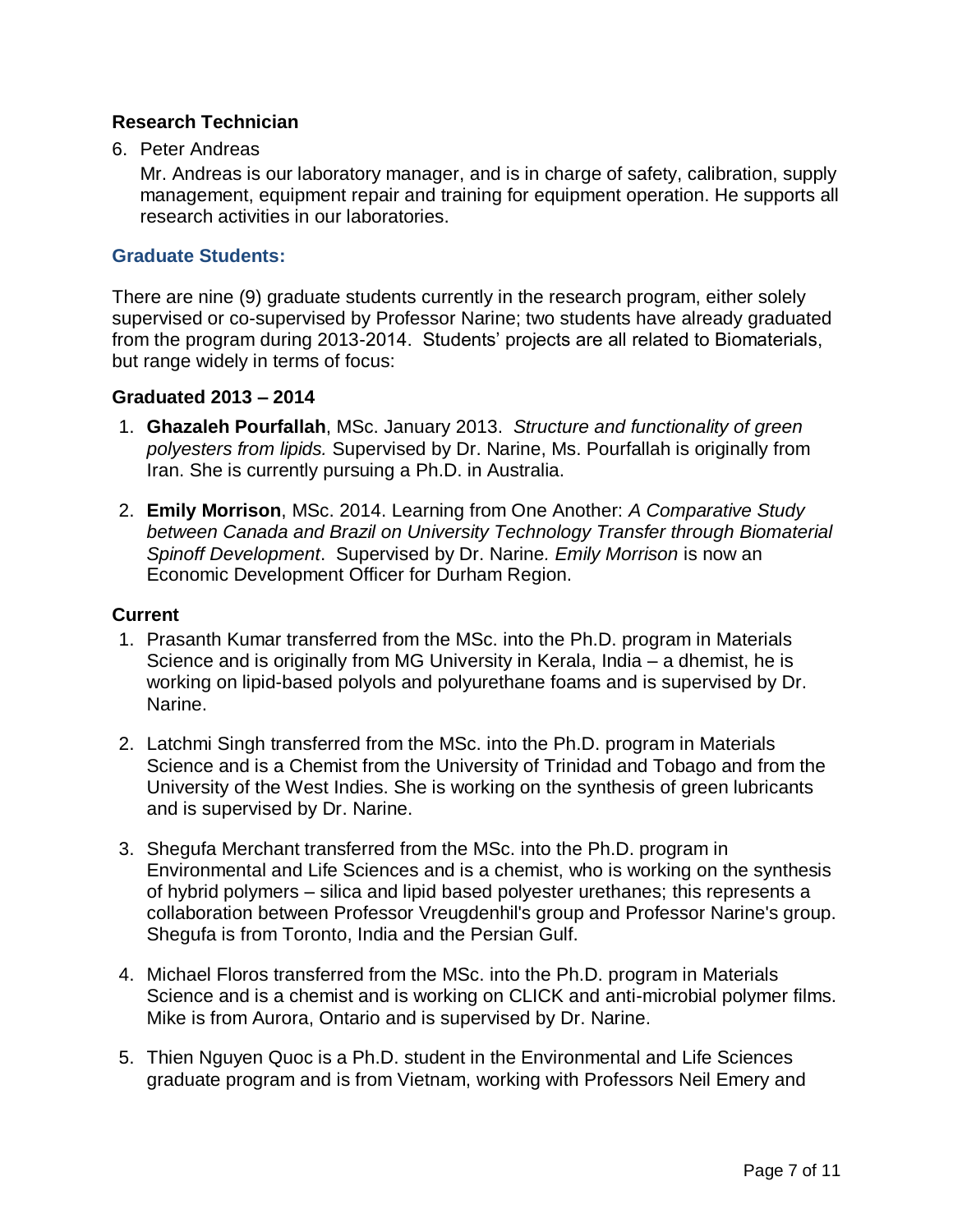Suresh Narine on modification of soybeans so as to influence the fatty acid profiles to be more industrially beneficial to producing green chemicals.

- 6. Kira Ramphal is a MSc. student in the Environmental and Life Sciences graduate program, working with Professors Narine and Emery on the cultivation of novel strains of algae which produce stearidonic acid, and the use of hormonal pathways to cause variations in fatty acid profiles. Kira is from Scarborough, Ontario.
- 7. Michael Tessier is a MSc. student in Materials Science, who is working on lipidic Phase Change Materials for energy storage and is supervised by Professor Narine. Mike is a Physicist from Trent University and originally from Peterborough.
- 8. Benjamin Musclow is a MSc. student in Materials Science, who is working on polymeric coatings for the triggered release of urea fertilizers. He supervised by Dr. Narine and is a Peterborough native with a BSc. degree from Trent University.
- 9. Athira Mohanan is a MSc. student in Materials Science seeking to transfer to the Ph.D. program. She is working on the multi-length scale phase behavior of binary eutectic-forming lipid molecules and is supervised by Dr. Narine. She is a physicist who is originally from Mahatma Ghandi University, Kerala, India.

# **Exchange Students and Visiting Scholars 2013-2014:**

- 1. Hernane da Silva Barud, Visiting Professor, University of Araraquara (UNIARA), Brazil
- 2. Sangeetha Nair, Visiting Professor from Mahatma Ghandi University, India

# **Summer and Undergraduate Students 2013-2014:**

- 1. Kaitlyn Pinkett, Trent University Undergraduate, working on CLICK Chemistry Polymers
- 2. Sunil Mahato, University of Virginia Undergraduate, working on Crystallization of Lipids
- 3. Mark Baker, University of Western Ontario Undergraduate working on Materials Science, Phase Behavior of Methyl Esters and Triacylglycerols
- 4. Benjamin McPhail, Trent University Undergraduate, working on Materials Science, CLICK Chemistry Polymers
- 5. Jennifer Morgan, Trent University Undergraduate, working on Materials Science, Modification of Nanocellulose for Enhanced Miscibility in Hydrophobic Polyurethane Matrices.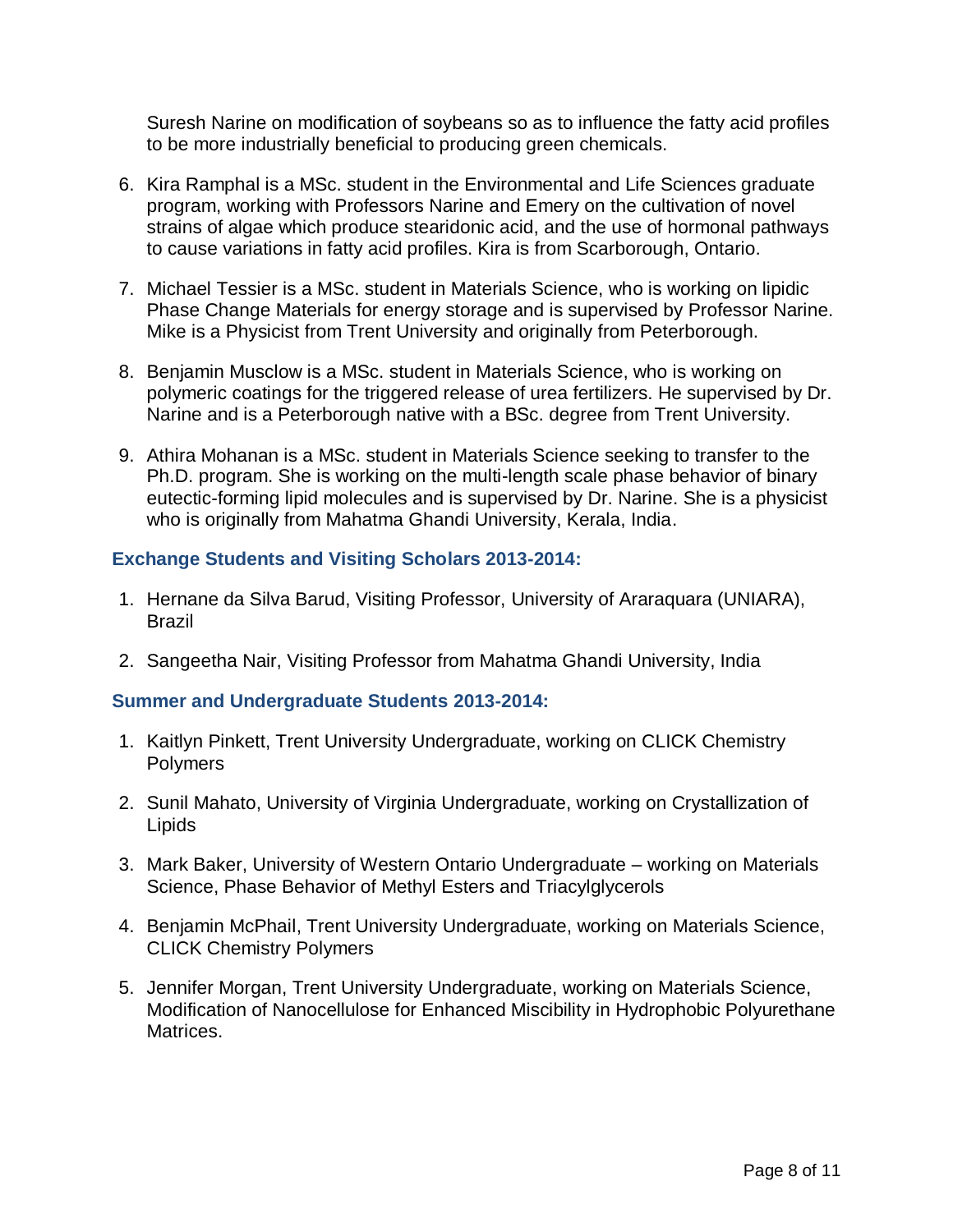# **Linkages and Networks:**

# **1. Industry**

The following companies toured the facilities at Trent and held discussions with our team:

- 1. Grain Farmers of Ontario this organization represents some 23, 000 farmers in Ontario whose markets are affected by our research activities. They are a major funder of our program and visited and interacted with the research team four times during this reporting period.
- 2. Elevance Renewable Sciences this is our other main industrial partner, with multiple projects underway. We have monthly meetings with this group.
- 3. Swish a local industry which manufactures cleaners and the research group met approximately three times during the reporting period to investigate possible collaborations.
- 4. Northwater Capital Toronto-based intellectual capital investment firm. This firm has now become a funder of our research program and we met with them approximately three times during the reporting period. We are currently in the process of filing two joint patents with this company.
- 5. Ecosynthetix, Burlington-based bio-based Biomaterials Company. We interacted with their Vice-President twice during the reporting period, to discuss possible collaboration.

# **2. Government Ministries**

Staff from the Ontario Ministry of Agriculture, Food and Rural Affairs toured our facilities and held feedback discussions with our staff:

# **3. Enabling Organizations**

Ontario Bioproducts A team has toured our facilities and engaged with our staff. The Bioproducts A Team is a specialized business-savvy biomaterials team providing solutions for industry. This organization was put together by a number of university professors working in the biomaterials area, under the leadership of Ontario Agri-Food Technologies (OAFT). We have been an integral part of this team, and have had numerous meetings with our counterparts across the country.

#### **4. Universities**

In addition to the above stakeholders, including the universities represented in the Ontario Bioproducts A team, we have also developed close collaborative and communication relationships with the following Professors at other universities:

1. Professor Mohini Sain, University of Toronto (we have had numerous visits from Professor Sain and his group and have visited his facilities at University of Toronto numerous times).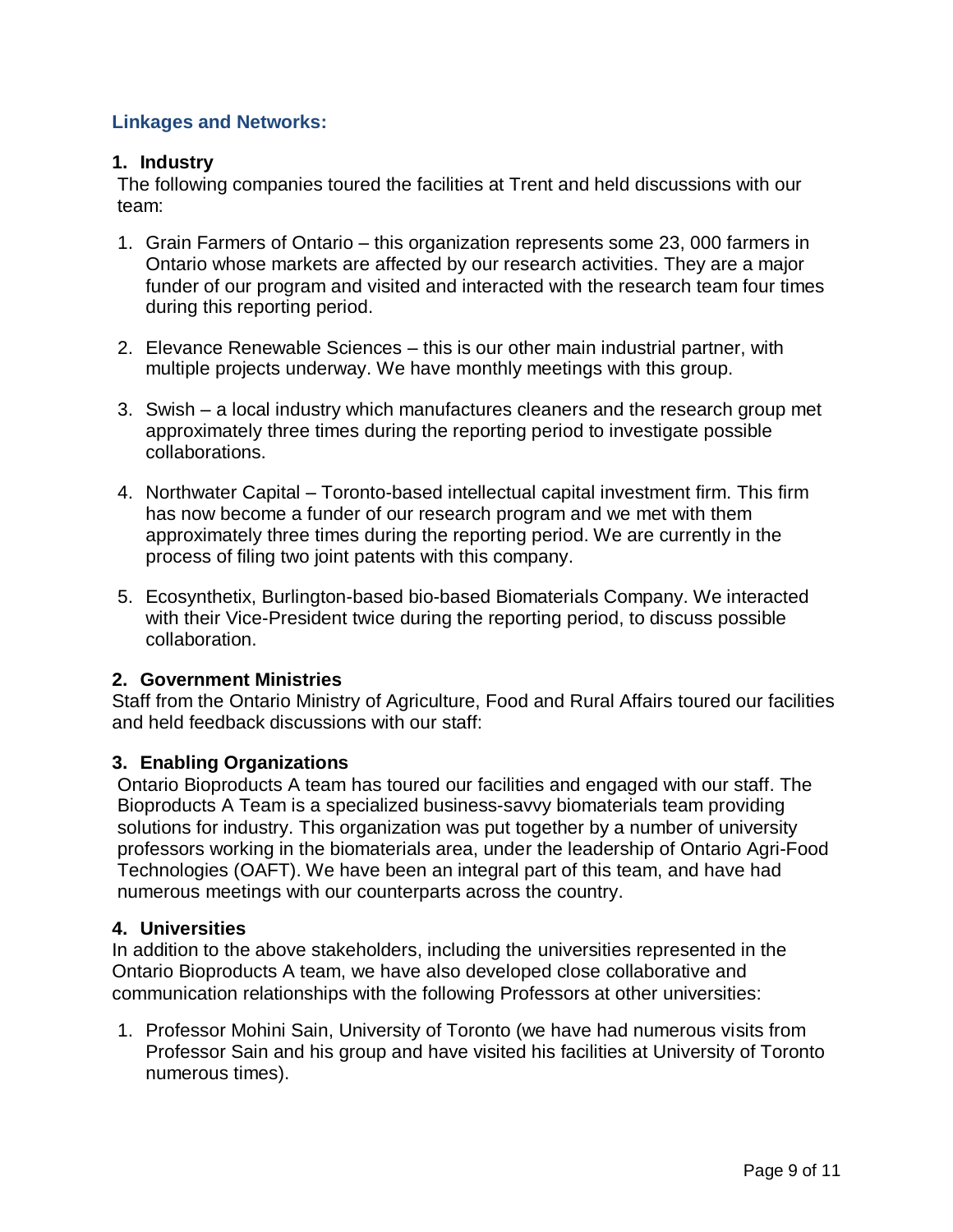- 2. Professors Misra and Mohanty, University of Guelph (we have had several meetings with these stakeholders, from the University of Guelph, and have participated in their workshops).
- 3. Professor Leonardo Simon, University of Waterloo (Professor Simon visited our laboratory and interacted with our team, and Professor Narine also visited Professor Simon's laboratory at the University of Waterloo - the two groups committed to working on collaborative projects).

# **5. International Collaboration Activities**

A number of international collaborations have been set up a part of the Chair's program:

1. India

Mahatma Ghandi University, Kerala, India

Activity Description: Regular graduate student exchanges and a number of collaborative projects related to bioplastic/nanofibre composites are being actively pursued.

2. Brazil

Universidade Estadual de Paulista (UNESP), Botucatu, Brazil

Activity Description: The collaboration with the Universidade Estadual de Paulista (UNESP) in Botucatu, Brazil, is focused on projects related to biomedical plastics for body implantation and bioplastics/fibre composites. Student and faculty exchanges have begun around a joint research project between the University of Toronto, UNESP, and Trent University, focused on the study of lightweight biosourced plastics for automotive applications (in addition to student and faculty exchanges, Trent University through the Chair's program, the University of Toronto, and UNESP has been successful in securing funding from the Canada-Brazil Research Partnerships Program, and this is resulting in increased collaboration among these universities).

3. Malaysia

Activity Description: Collaboration is with the Malaysian Palm Oil Board (MPOB), focused on materials for the edible and industrial uses of palm oil. The collaborative projects are between Professor Narine and Dr. Hazima Binti Abu Hassan, Director, Malaysian Palm Oil Board, Kuala Lumpur. There have been multiple visits between the two facilities and a number of projects are underway.

4. Barbados

University of the West Indies, Cave Hill, Barbados. Major collaborative projects are underway in the areas of green chemistry between UWI and Trent, and Professors Narine and Tinto.

5. Israel